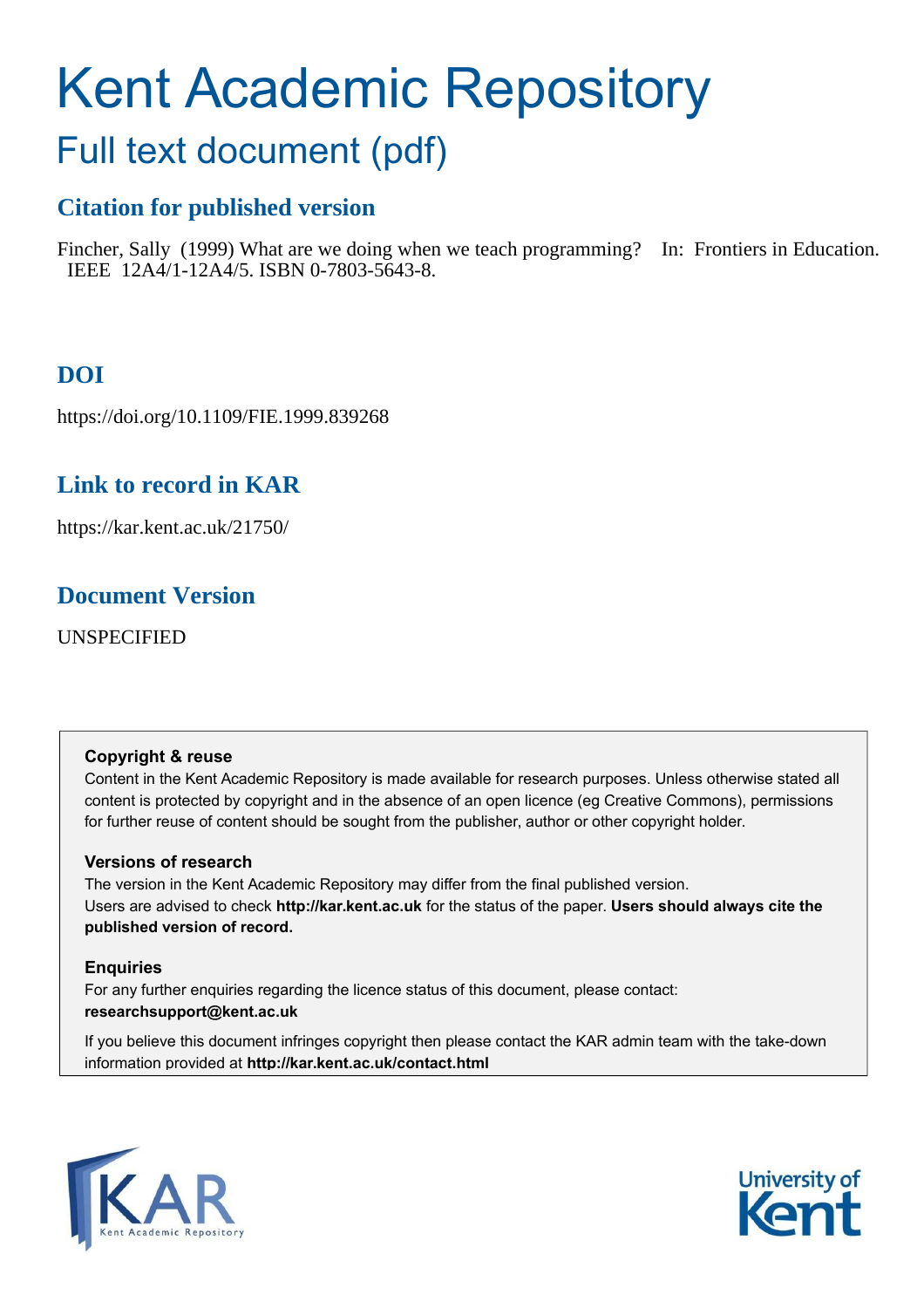#### **What are We Doing When We Teach Programming?**

*Sally Fincher, Computing Laboratory, University of Kent at Canterbury, UK*

*Abstract: The academic discipline of Computer Science is confounded by the practice of its curriculum. Uniquely, it prepares students for future study by teaching the fundamental construct of its practice – programming – before anything else. The disciplinary argument seems to run that if a student is not versed in the practicalities, then they cannot appreciate the underlying concepts of the discipline. This may be true. However, an analogous situation would be if it were thought necessary for architecture students to be taught bricklaying before they could appreciate the fundamentals of building design. This argument is (in similar fashion) clearly flawed when compared to endeavours such as the study of English Literature, which makes no claim (or attempt) to teach the practice of producing work before the study of the products of others' work: similarly, academic philosophy is the study of philosophers, not the practice of thought.*

*It is possible that this is an argument of disciplinary maturity – that all disciplines have passed through a similar phase. This paper will examine the emergent approaches currently being defined, all of which address the central concern of the teaching of programming and its relationship to the learning of Computer Science. It will examine: the "syntax-free" approach of Richard Bornat and Russel Shackelford, the "problem-solving" approach of David Barnes (et al), the "literacy" approach of Peter Juliff and Owen Astrachan and the "computation-as-interaction" approach of Lynn Andrea Stein. These approaches will be discussed both in their own terms, and also placed in a preliminary taxonomic framework for the teaching of programming.*

#### **Introduction**

Once upon a time, thirty or forty years ago, people learned to program computers because they needed the computer to do something for them. Typically these people were scientists, engineers and mathematicians. They learned the languages and techniques of programming for a specific purpose. Over time, from these people there emerged a new discipline of Computer Science and they became Computer Scientists.

Traditionally programming has been taught as these scientists learned it, via syntax, through the vehicle of a single language. The limitations of this approach – that students get bogged down in the specifics of the chosen form, that (famously) they see programming as "fighting the compiler" – are frequently bemoaned and yet, as frequently, this is the approach that dominates undergraduate teaching. Very little attention has been paid to the rationale which informs the choice of *why* we teach the subject in a particular fashion.

As Computer Science as an academic discipline has matured, programming remains as a central and distinguishing feature of the curriculum. However, programming is now taught as a process separate from purpose. We no longer teach programming in order to get the computer to *do* something, but as a transferable skill in its own right. With this change of disciplinary construct other conceptual models and methodologies for teaching programming have been explored and developed. This paper outlines some of these directions and surveys some of the approaches being taken.

The "approaches" outlined here are my clusterings of examples of espoused (and therefore conscious) practice, from various sources in the literature and are chosen for their illustrative purposes. I do not include *every* example of the use of any give "approach", and inevitably there will be better examples for some which I have missed. Equally, it is certain that there are other examples in the literature which could be clustered as "approaches" in a similar fashion.

#### **The "syntax-free" approach**

If teaching programming via the vehicle of any given language constrains the learning process unacceptably, teaching programming without language would seem to have the attraction of avoiding all these pitfalls. And yet, such an approach is also paradoxical. Trying to teach the practicebased skills of programming without being able to demonstrate the practice sounds nonsensical. Nevertheless, teaching programming as a skill separate from coding is one that occurs often and has been instantiated in practice at several institutions.

However, whilst recognising the same core of the central problem, the approaches are often presented in terms of different rationales. For example, Richard Bornat in *Programming from First Principles* [1] describes the approach used by him (and his colleagues) at Queen Mary College<sup>\*</sup> of the University of London as "the result of a six year experiment in undergraduate teaching". His rationale is "The 'damage' caused by early exposure to a particular code (BASIC is often singled out in this regard) is real enough but is not caused by the evil properties of any particular notation; it is the delusion that to lean a code is to learn to program which is truly harmful" [1, p.xvi].

The book which espouses and encapsulates this approach is divided into five parts: Basic Concepts,

**0-7803-5643-8/99/\$10.00 © 1999 IEEE November 10 - 13, 1999 San Juan, Puerto Rico 29th ASEE/IEEE Frontiers in Education Conference**

 $\overline{a}$ 

<sup>\*</sup> Now, due to a merger, Queen Mary and Westfield College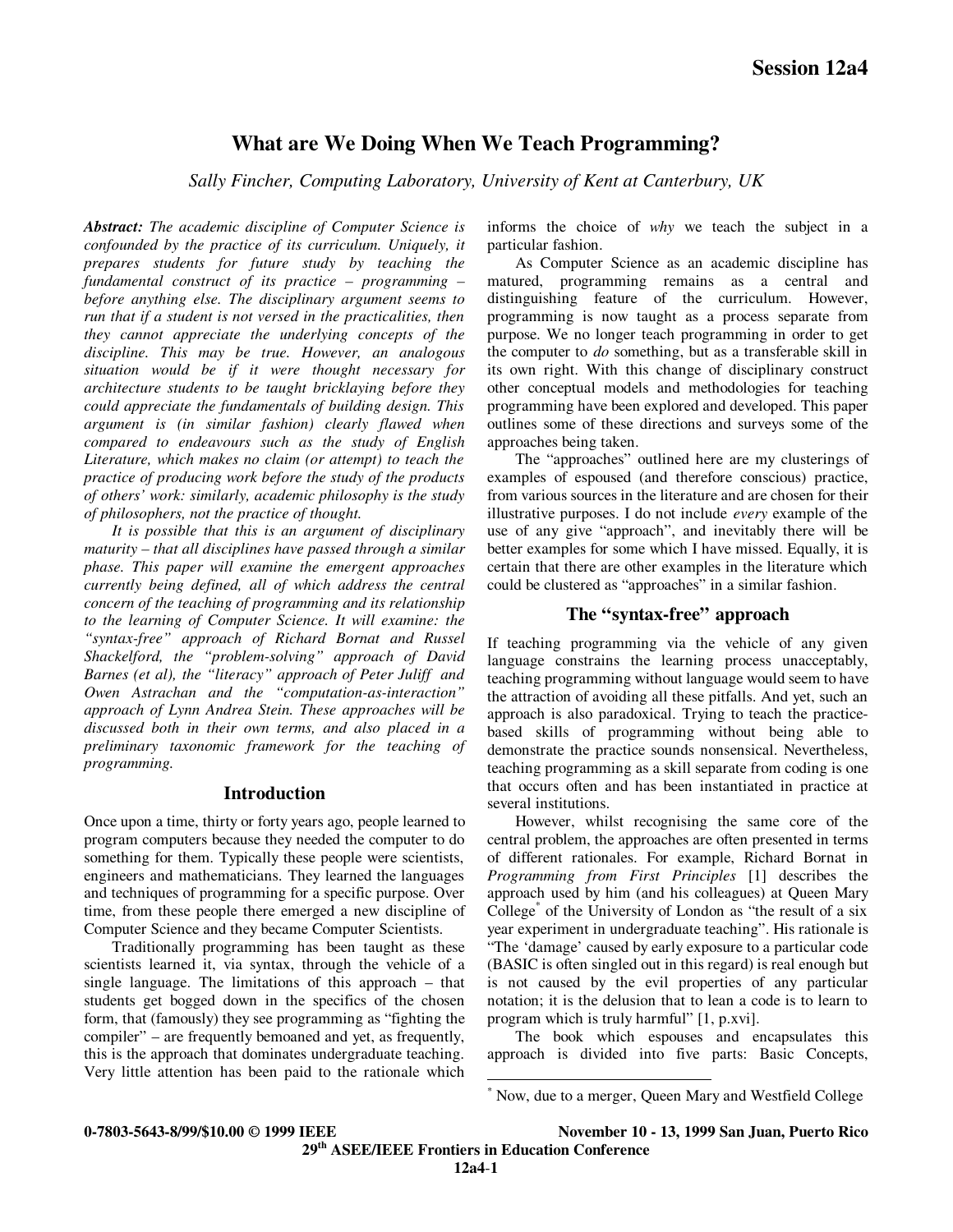Structured Instructions, Some Extended Examples, Structures of Values and Transcribing into other Codes – reflecting issues of importance when using the imperative languages popular at the time (Pascal, COBOL, Algol-68, Ada etc.). The notation used for the examples is based on ISWIM (**I**f you **S**ee **W**hat **I M**ean) which is introduced gradually, throughout the text, as needed. All the exercises in the book can be done with pencil-and-paper; to use them in an electronic environment requires translation into a programming language.

A second classic implementation of this approach is described by Russel Shackelford from Georgia Institute of Technology [2]. The rationale for this introduction is slightly different from the earlier example. Although the course was designed for first-year undergraduate computer science students, in this case, they were not the only audience. The author says "We believe that all well-educated college students should be exposed to the basic tenets of algorithmic thinking. The algorithm-oriented agenda found in this book is not for CS-majors only. It is offered as 'foundational twenty-first century knowledge' for a broad population of students from across the family of academic citizens" and "To this end, our approach has three key goals: providing an introduction to the field, providing conceptual content and software skills and preparing students for programming". This course (Introduction to Computing) is now a core, required course for all undergraduates at Georgia Tech. For CS-majors is it followed in the second semester by "Introduction to Programming" which uses a given programming language.

The book is structured in three parts: the Computing Perspective, The Algorithm Toolkit and The Limits of Computing, the accompanying (lab-based part) of the course in five modules: Communications Tools and Facilities, Data Processing Tools and Facilities, Problem-Solving, a Taste of Programming and Lab Skills Evaluation. Shackelford uses a pseudocode as the teaching vehicle. This is rather closer to an actual programming language than ISWIM. It is called RUSCAL and "features the important ideas embodied in various languages such as Java, C++, Pascal and Fortran" [2, p.56]. This is supplemented (at least at Georgia Tech) with a system which allows fragments of this code to be compiled and run, sometimes against test suites, and electronically submitted as assignments.

#### **The "Literacy" approach**

Although somewhat differently implemented, the impulse to abstract the skill of programming away from the tightly associated skill of expressing a program in a code (and coding environment) is a common feature of both the syntax-free and literacy approaches.

It might be argued that this "literacy" approach, too, is an obvious one, given the nature of the problem. Almost every child in the world (and certainly every child who comes into tertiary-level education) has learned at least one

totally abstract notation for the purposes of conveying meaning – the skills of the alphabet, of reading and writing. It is not such a far-fetched idea to assume that this process could be modelled for learning programming. However, a considerable problem in this area is that most literacy learning takes place in very young children. The learning patterns, styles and motivations (not to mention the physical structure of the brain) are very different in early life from later† .

Given this, and accepting that we cannot teach material in the same ways (using the same methods) that we can with children, the question then is, what are the important features in the learning process by which we achieve literacy? These have concentrated on aspects of achievablity, motivation, relevance and what I term "the use of sharp tools".

Achievability and motivation are important because when children learn to read they do not (in general) know how to learn, what to learn or why what they are learning might be useful. Motivation in this sort of situation must, of necessity, be extrinsic, and supplied by the teacher.

The most illustrative example is that of Peter Juliff, in describing his approach to teaching programming to non-CS students [3]. He describes the implementation of the approach in a course to Business students at Deakin University which covers encompasses "A detailed study of algorithm design; multi-level decomposition; data typing and scope rules; logic constructs enabling structured programming and information hiding; abstract data structures and recursive processing techniques." Although this is the material to be covered, this description is not revealed to the students as they would see these aims as neither achievable nor relevant. These notions (of achievability and relevance) are reinforced through the course by ensuring that a student can achieve a (small) working application within a 2 hour laboratory session (which can then be built on and enhanced in later sessions) and setting problems and projects which result in software which resembles the look-and-feel of commercial applications they encounter in the "real world". Just as the majority of children are not motivated by learning rules of grammar, so the majority of students are not motivated by the construction and manipulation of complex internal data structures that involve little or no user interaction.

The third leg upon which this approach stands, in contrast to the syntax-free approach, is that of using a real, current, programming language throughout. Rather than teaching a quite separate notation (or a pseudocode) the

**0-7803-5643-8/99/\$10.00 © 1999 IEEE November 10 - 13, 1999 San Juan, Puerto Rico 29th ASEE/IEEE Frontiers in Education Conference**

 $\overline{a}$ 

<sup>†</sup> There has been some interest in the parallel between acquiring a second language and the learning of programming, but this has manifested itself much less in the area of introductory programming. Some of the techniques for testing comprehension have, however, been transferred to the new domain.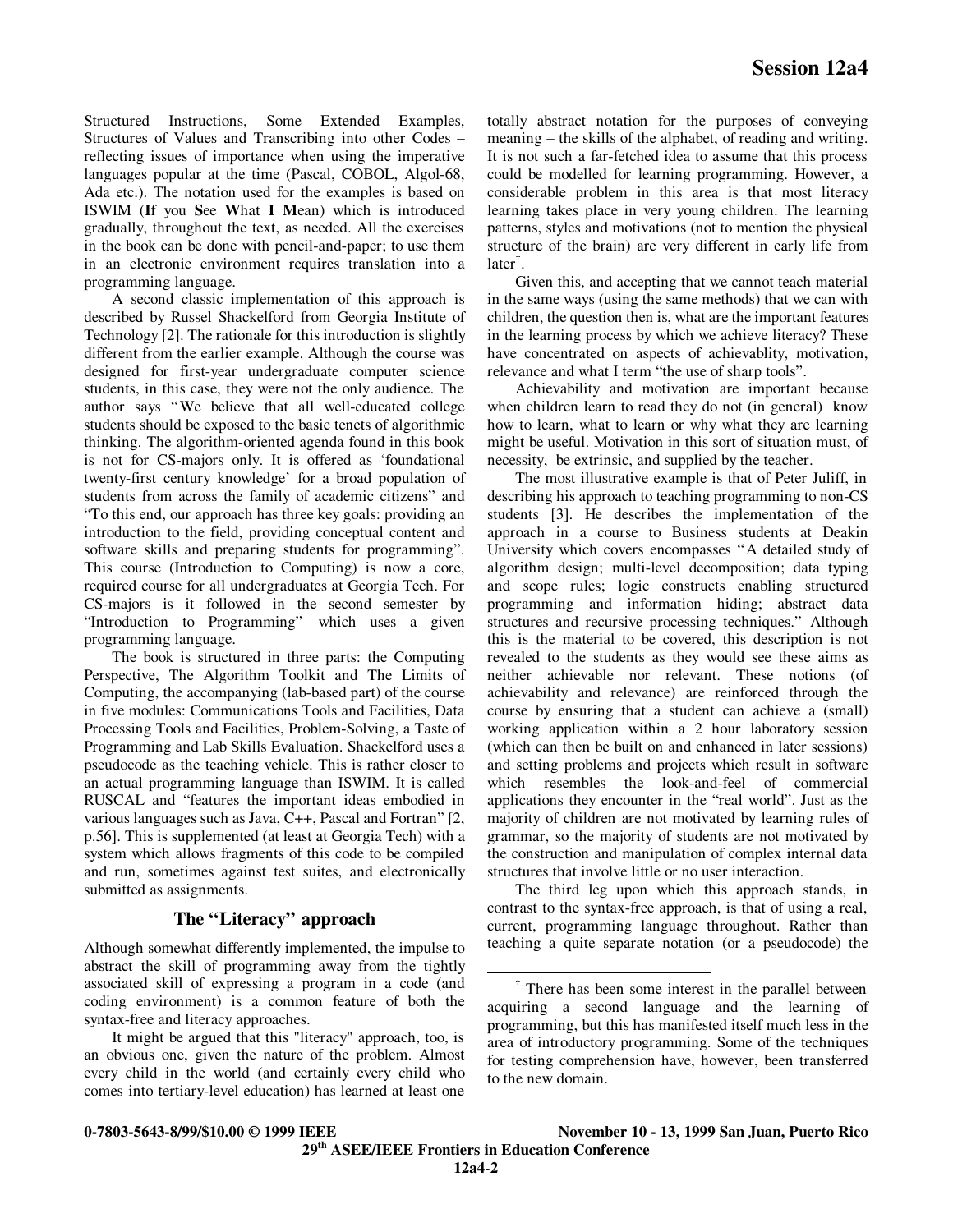students are given an actual language as their tool. This has obvious relevance for the students but also embodies the idea that learning to program involves the use of real tools and no service is done by making the students go through an intermediary step. In this, it could be seen to stand in opposition to the syntax-free approach described above.

A variation of this approach (rarely explicitly codified) is that students of programming (just like students who are learning to read) are capable of reading much more complex works than they are themselves able to produce. By presenting them with a structured series of good examples, the argument is that they will learn the desirable features of a good program, they will learn good style. This notion has been a feature of the "apprenticeship" model of learning described by Owen Astrachan which he utilises at Duke University. "This approach follows an *apprenticeship* model of learning, where students begin by reading, studying, and extending programs written by experienced and expert programmers"[4]. Astrachan's "applied apprenticeship" also has an emphasis on real-world applications and motivations " Under our applied approach, (1) students are able to learn from interesting real-world examples, (2) the synthesis of different programming constructs is supported using incremental examples, and (3) good design is stressed via code and concept reuse."

Perhaps, the central feature of this approach is that learning to program is a new (and difficult) skill. Students need their learning to be supported in such environments, and the supports this approach provides are those which mimic the acquisition of the skills of reading and writing prose. In this way, this approach is rather closer to the "traditional" model, of teaching something (int his case programming) which students can immediately use to achieve some other goal. "At the end of a day at kindergarten, youngsters like to have a painting to take home to show the family and to have it displayed on the door of the refrigerator. What makes us think that undergraduates are any different?" [3] In this sense it is a more practical, teacher-oriented approach than the others described here, as its methodology transfers directly to the classroom. It echoes the formal apprenticeships of other traditions used in the teaching of many skills-based activities, from craft professionals to engineers.

#### **The "problem-solving" approach**

The phrase "problem-solving" appears as a very common short-hand encapsulation of what the non-coding skills of programming are. Often it is used in conjunction with phrases such as "analysis" and "design". This is true to such an extent that there are books and even *series* of books with it in the title. For example, two published this year are *Ada95 Problem Solving and Program Design* [5] and *Problem Solving and Program Design in C* [6]. However, the approach they work on is not pedagogically very useful. Firstly they assume that problem-solving is what the student wants to do (when they may well be wanting to do something else – like learn C); secondly they do it via the medium of a single syntax (which brings back all the syntaxbased problems previously observed) and thirdly they assume that the student does not know how to problemsolve.

A more pedagogically-based approach based on problem-solving has been described by Barnes et al [7]. Here they describe how programming tasks were reconceptualized for the students away from a coding exercise towards an activity requiring a separate and distinct skill set. They derive a simple cycle of activity – Understand, Design, Write, Review – in part from previous work, influential in the field of mathematics [8]. This is then applied not only to programming tasks in a specific syntax, but across several courses and syntaxes (functional and imperative) and even to every-day material (that is, to things other than programming) with the intention of allowing the students to apprehend that problem solving is a distinct set of behaviours which can be applied to many areas. Their central concept is that problem-solving is a transferable skill, and one that can be presented (semi-) independently of domain.

#### **Computation as Interaction**

This approach is rather different from the others delineated so far, in that it has been described (and, presumably utilised) by only one author. Lynn Andrea Stein has defined a different approach to the teaching of programming over several articles [9,10]. Her approach has been influenced by a change in the paradigm underlying programming (and programming languages) and to the conditions and experiences of computing which students have before they come to be CS students.

In terms of the paradigm shift, her approach is in response to the massively increased popularity of objectorientation, where the world is modelled as a collection of objects which know certain things about each other and which communicate to get things done. This is fundamentally quite distinct from the stepwise fundamentally quite distinct from the decomposition of imperative and functional languages.

In terms of "the world" her argument is that all twentieth-century students, from a very early age, experience computers as multi-threaded, GUI–driven devices (which she terms experiencing "computation as interaction"). Her argument (and approach) is that to present these same students (when they begin to study Computer Science) with a model of single-threaded problem-solving "the sequence of calculations required to get from a particular instance of the question to the corresponding instance of the answer" is cognitively inappropriate. it "doesn't really correspond to the way that computation exists in the world at large".

The design of the course she uses (taken from [8]) reflects her intent:

**0-7803-5643-8/99/\$10.00 © 1999 IEEE November 10 - 13, 1999 San Juan, Puerto Rico 29th ASEE/IEEE Frontiers in Education Conference**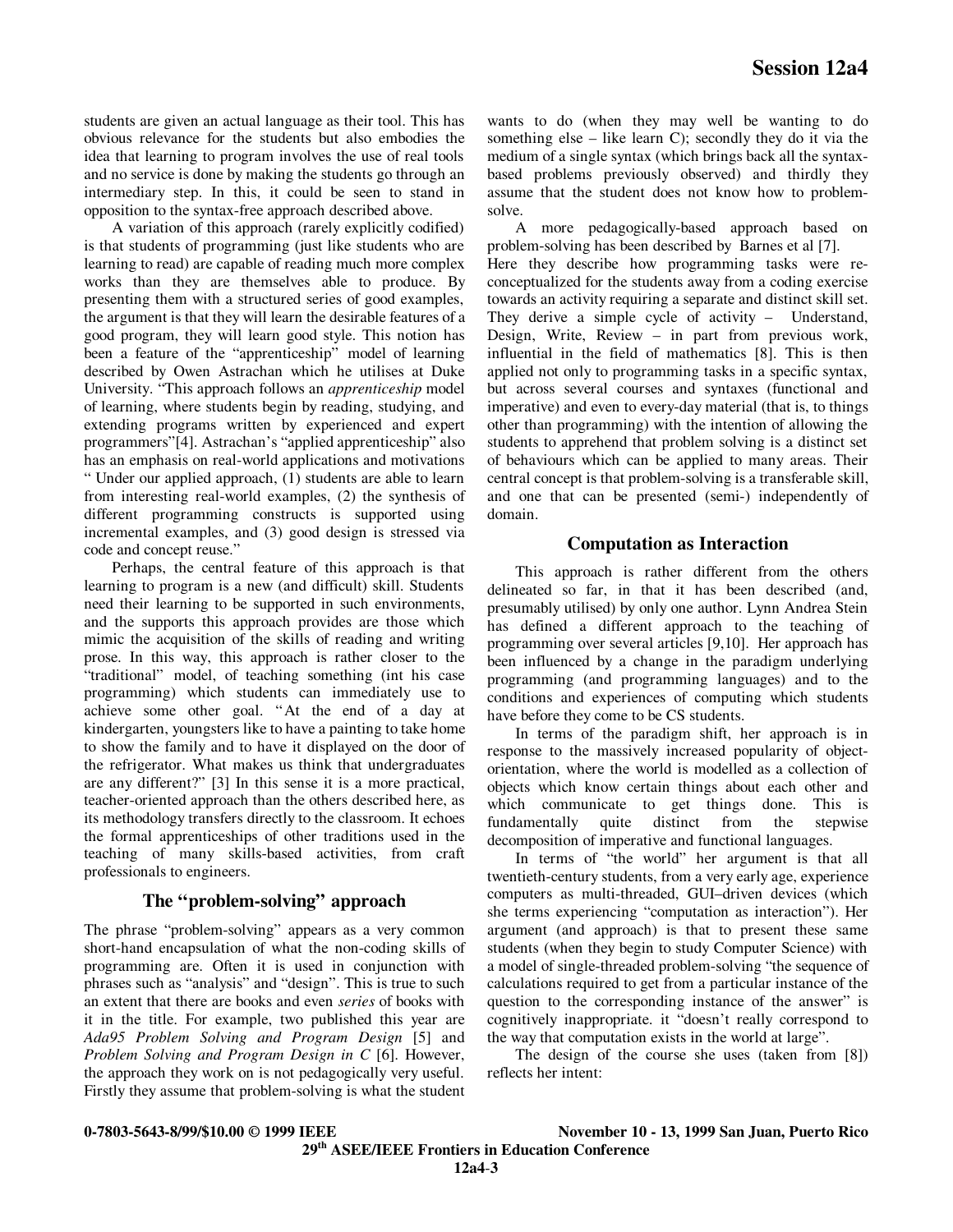| <b>Class Sessions</b>                         |                                                      | <b>Laboratories</b>                           |  |
|-----------------------------------------------|------------------------------------------------------|-----------------------------------------------|--|
| Introduction to<br>Interactive<br>Programming | Expressions and<br><b>Statements</b>                 | Spirograph<br>(Expressions and<br>Statements) |  |
| Objects and Classes                           | Interfaces and<br>Exceptions                         | Nodes and<br>Channels<br>(Interactions)       |  |
| Self-Animating<br>Objects                     | Inheritance                                          | Design Project                                |  |
| Student Holiday                               | Object-Oriented<br>Programming                       | Balance (Classes)                             |  |
| Dispatch<br>Mechanisms                        | Procedural<br>Abstraction                            | Calculator<br>(Procedures)                    |  |
| In-Class<br>Examination                       | <b>Events Driven</b><br>Programming and<br>iava.awt  | (Documentation<br>Project)                    |  |
| Columbus Day                                  | <b>Event Delegation</b><br>(and more java.awt)       | Scribble (Events)                             |  |
| Safety, Livenenss,<br>and<br>Synchronization  | Interfaces and<br>Protocols:<br>Composing<br>Systems | No Laboratory                                 |  |
| Push and Pull                                 |                                                      | Cat and Mouse                                 |  |
| In-Class<br>Examination                       | Explicit<br>Communication:<br>java.io, java.net      | (Systems of<br>Systems)                       |  |
| Veteran's Day                                 | <b>Servers</b>                                       | <b>Final Project</b>                          |  |
| Arbitration or RMI                            | Design<br>Architectures                              | (Networked<br>Interactions)                   |  |
| On Presentations                              | Thanksgiving<br>Holiday                              |                                               |  |
| <b>Group Project Presentations</b>            |                                                      |                                               |  |
| In-Class<br>Examination                       | Interactive<br>Programming<br>as<br>Program Design   |                                               |  |

It is interesting to note that she describes the advantages of teaching the "traditional" approach as a special-case, later in the curriculum.

Just as one might place the "syntax-free" and "literacy" approaches as standing in opposition, here one might place the "computation-as-interaction" next to "literacy" in regard to its emphasis on a "real-world" contextualisation of skills.

#### **Provisional Taxonomy**

These varying approaches clearly exist in some sense. However, they may only be available to those practitioners with the skills (and time) to reflect upon, examine and identify their own practice. Whether they can be transferred to other institutions and contexts is less clear, as these approaches are evangelical rather than evaluated. However, they may be made more accessible by placing them in a continuum of computer science pedagogy, enabling "chalk face" teachers to assess where their own practice stands in relation to these fixed points.

All the approaches have in common the idea that coding is separate from programming. It is in the definition of what programming comprises that their differences are to be found. One possible axis is that of how closely the approaches model activity in "the real world". A possible representation might be:

| Literacy | Computation<br>as interaction | Problem-<br>solving | Syntax-free |
|----------|-------------------------------|---------------------|-------------|
|          |                               |                     |             |

Closely modelled Abstract

Another way of regarding the differences would be in their immediate applicability to the classroom situation. The Literacy and Problem-solving approaches both require minimal change to the curruiculum and are more dependent on the attitude, skills and learning objectives of the teachers. The Syntax-free and Computation-as-Interaction approaches require considerably more adaptation of existing materials, both in the course in which they are situated and in the remainder of the courses which comprise the program.

#### **Summary & Conclusion**

The debate about what we should be teaching undergraduate computer scientists is not particularly new. In the UK (at least) there has been fierce debate over the last decade as to whether Maths is a necessary pre-requisite, and this has extended to considerations as to whether mathematical ability (whilst necessary for certain areas of the curriculum, such as Theoretical Computer Science) is a predictor for success in programming. With increased numbers of UK universities no longer requiring Maths as a pre-requisite, this debate is moving to new grounds. Informal and anecdotal evidence suggests that Maths is not a predictor for success in programming so the debate is now focussed on what existing pre-dispositions (learning styles, abilities, skills) *might* be predictive.

What is new is the questioning of what we are aiming to do in the teaching of programming. Computer Science is a distinctive form of engineering and (especially compared to other engineering domains) professionally immature with little disciplinary consensus. It is debatable whether even today the majority of CS faculty have first degrees in the discipline. This means that they have taught CS as they have learned it and, in all probability, using their self-taught model and/or techniques from the disciplines they learned in formally – maths or science. This problem has been highlighted by Fintan Culwin [11] where he describes the state of mind of educators who believe that because they learned imperative programming before they learned objectoriented programming, that is the way in which everyone must learn it, because that is how the concepts are structured. Any other method would not deliver the required level of understanding.

**0-7803-5643-8/99/\$10.00 © 1999 IEEE November 10 - 13, 1999 San Juan, Puerto Rico 29th ASEE/IEEE Frontiers in Education Conference**